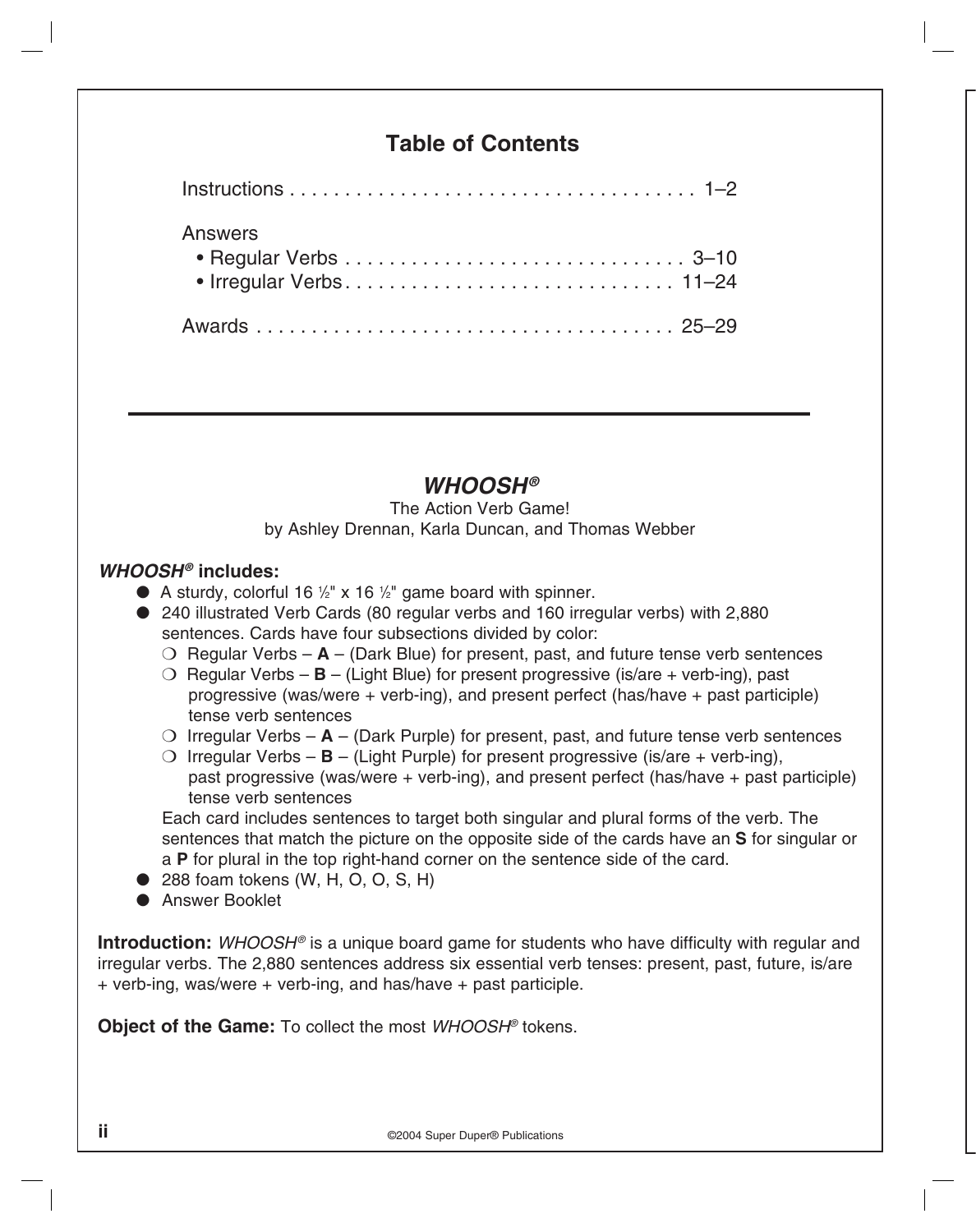**Getting ready to play:** Attach the spinner to the board. The teacher chooses the sentence game to play (Regular or Irregular Verbs, 1–12). Place the cards facedown. Place the tokens in each section of the game board, as desired. (Separate letters by section, or mix all letters among all sections.)

## **How to play:**

- 1. The first player draws a card.
- 2. The teacher or player reads/says aloud a target sentence. The player says the complete sentence using the correct verb form. (The teacher may require the student to complete one, two, or more verb sentences per card, depending on the student's ability.)
- 3. After the student completes each activity, he/she spins the spinner and picks up the number of tokens shown.
- 4. The player with the most tokens at the end of class wins.

## **Game Variations:**

## 1. **Spell Bound**

 The object of the game is to be the first player to spell the word *WHOOSH®*. Each player draws a card and reads/says the sentence(s) aloud. The player spins the spinner and collects the number of tokens shown. The first player to spell *WHOOSH®* wins!

## 2. **Spell-a-LOT**

 The object of the game is to spell the word *WHOOSH®* as many times as possible. The player draws a card and reads/says the sentence(s) aloud. After completing each activity, the player spins the spinner and collects the number of tokens shown. The player that spells *WHOOSH®* the most number of times at the end of the class wins!

## 3. **Picture Perfect**

 The object of the game is to collect the most tokens. The first player draws a card, looks at the picture, and names the verb. If desired, the player can use the verb in a sentence using the verb form desired by the teacher. (e.g.,"Use catch in the present tense"). Then, he/she spins the spinner and collects the number of tokens shown. The player with the most tokens wins!

## 4. **Easy Does It**

The object of the game is to collect the most tokens. For very young players, use just the illustrated side of the card. Have each player look at a card and say an action word that has something to do with the card. After each activity, the player spins the spinner and collects the number of tokens shown. The player with the most tokens wins!

**Using the cards alone:** The teacher reads a *WHOOSH®* sentence card to each student in turn. If the student answers correctly, he/she gets the card. At the end of the session, the player with the most cards wins!

> **P. O. Box 24997, Greenville, SC 29616 www.superduperinc.com Call 1-800-277-8737 • Fax 1-800-978-7379**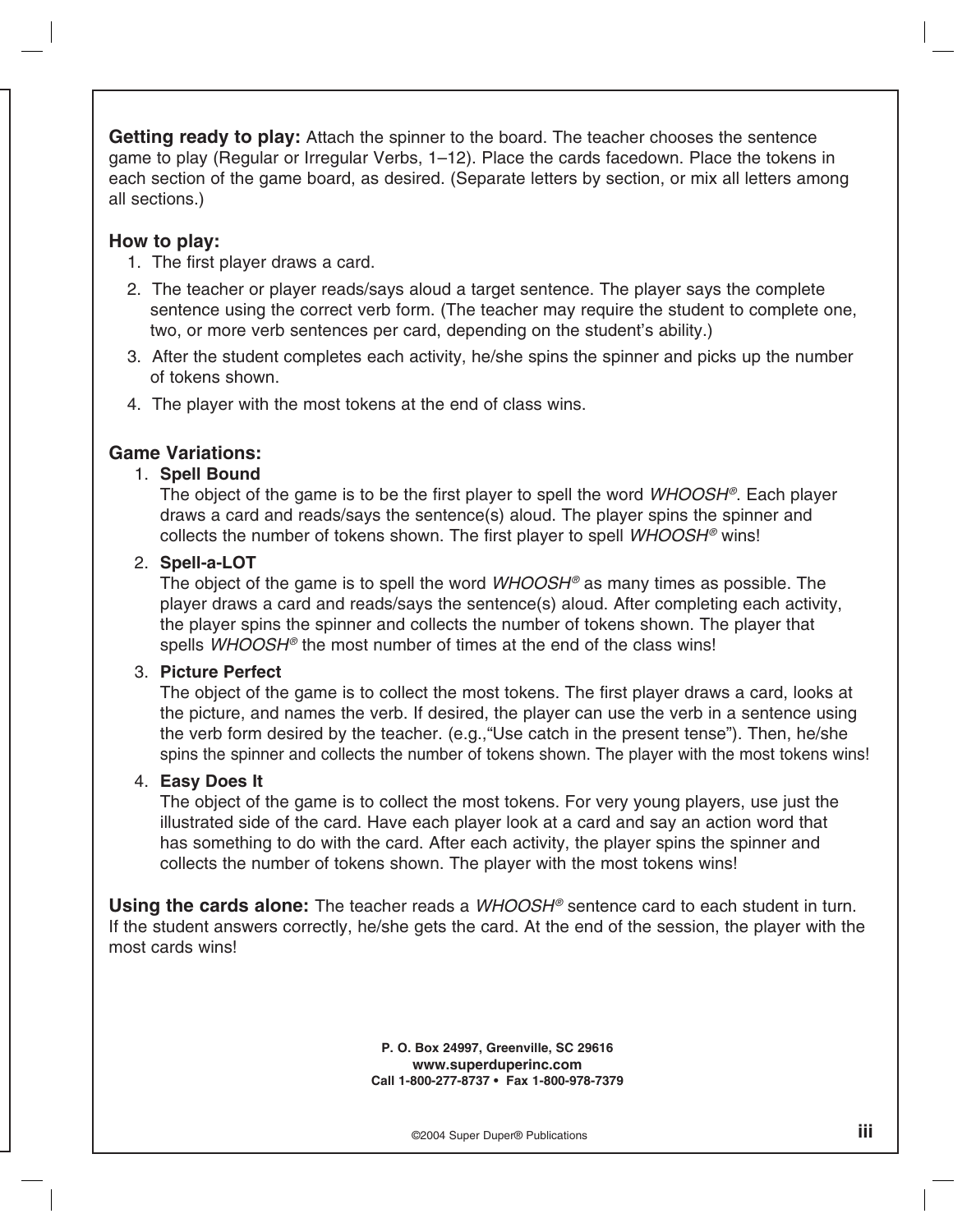## **1B wipe**

1. Today, Tina **wipes** the kitchen counter.

**1A wipe**

- 2. Yesterday, Tina **wiped** the kitchen counter.
- 3. Tomorrow, Tina **will wipe** the kitchen counter.
- 4. Today, Tina and Tiwana **wipe** the kitchen counter.
- 5. Yesterday, Tina and Tiwana **wiped** the kitchen counter.
- 6. Tomorrow, Tina and Tiwana **will wipe** the kitchen counter.

- 7. Now, Tina **is wiping** the kitchen counter.
- 8. Now, Tina and Tiwana **are wiping** the kitchen counter.
- 9. Last Tuesday, Tina **was wiping** the kitchen counter.
- 10. Last Tuesday, Tina and Tiwana **were wiping** the kitchen counter.
- 11. Tina **has wiped** the kitchen counter.
- 12. Tina and Tiwana **have wiped** the kitchen counter.

| 2Α                                                | giggle                                    | 2B                                                           | giggle                                           |  |  |  |
|---------------------------------------------------|-------------------------------------------|--------------------------------------------------------------|--------------------------------------------------|--|--|--|
| 1. Today, Ronda giggles at the clown.             |                                           | 7. Now, Ronda is giggling at the clown.                      |                                                  |  |  |  |
|                                                   | 2. Yesterday, Ronda giggled at the clown. |                                                              | 8. Now, Ronda and Jan are giggling at the clown. |  |  |  |
| 3. Tomorrow, Ronda will giggle at the clown.      |                                           | 9. Last Saturday, Ronda was giggling at the clown.           |                                                  |  |  |  |
| 4. Today, Ronda and Jan giggle at the clown.      |                                           | 10. Last Saturday, Ronda and Jan were giggling at the clown. |                                                  |  |  |  |
| 5. Yesterday, Ronda and Jan giggled at the clown. |                                           | 11. Ronda has giggled at the clown.                          |                                                  |  |  |  |

- 11. Ronda **has giggled** at the clown.
- 12. Ronda and Jan **have giggled** at the clown.

1. Today, Andy **buckles** his seat belt.

**3A buckle**

- 2. Yesterday, Andy **buckled** his seat belt.
- 3. Tomorrow, Andy **will buckle** his seat belt.
- 4. Today, Andy and August **buckle** their seat belts.
- 5. Yesterday, Andy and August **buckled** their seat belts.

6. Tomorrow, Ronda and Jan **will giggle** at the clown.

6. Tomorrow, Andy and August **will buckle** their seat belts.

### **3B buckle**

- 7. Now, Andy **is buckling** his seat belt.
- 8. Now, Andy and August **are buckling** their seat belts.
- 9. Last Wednesday, Andy **was buckling** his seat belt.
- 10. Last Wednesday, Andy and August **were buckling** their seat belts.

8. Now, Kathleen and Kim **are typing** on their computers. 9. Last week, Kathleen **was typing** on her computer. 10. Last week, Kathleen and Kim **were typing** on their

11. Andy **has buckled** his seat belt.

**4B type**

computers.

12. Andy and August **have buckled** their seat belts.

7. Now, Kathleen **is typing** on her computer.

## **4A type**

- 1. Today, Kathleen **types** on her computer.
- 2. Yesterday, Kathleen **typed** on her computer.
- 3. Tomorrow, Kathleen **will type** on her computer.
- 4. Today, Kathleen and Kim **type** on their computers.
- 5. Yesterday, Kathleen and Kim **typed** on their computers.
- 6. Tomorrow, Kathleen and Kim **will type** on their computers.

### **5A curl**

- 1. Today, Leslie **curls** the bride's hair.
- 2. Yesterday, Leslie **curled** the bride's hair.
- 3. Tomorrow, Leslie **will curl** the bride's hair.
- 4. Today, Leslie and Candace **curl** the bride's hair.
- 5. Yesterday, Leslie and Candace **curled** the bride's hair.
- 6. Tomorrow, Leslie and Candace **will curl** the bride's hair.
- 7. Now, Leslie **is curling** the bride's hair.

**5B curl**

11. Kathleen **has typed** on her computer.

- 8. Now, Leslie and Candace **are curling** the bride's hair.
- 9. Last Friday, Leslie **was curling** the bride's hair.

12. Kathleen and Kim **have typed** on their computers.

- 10. Last Friday, Leslie and Candace **were curling** the bride's hair.
- 11. Leslie **has curled** the bride's hair.
- 12. Leslie and Candace **have curled** the bride's hair.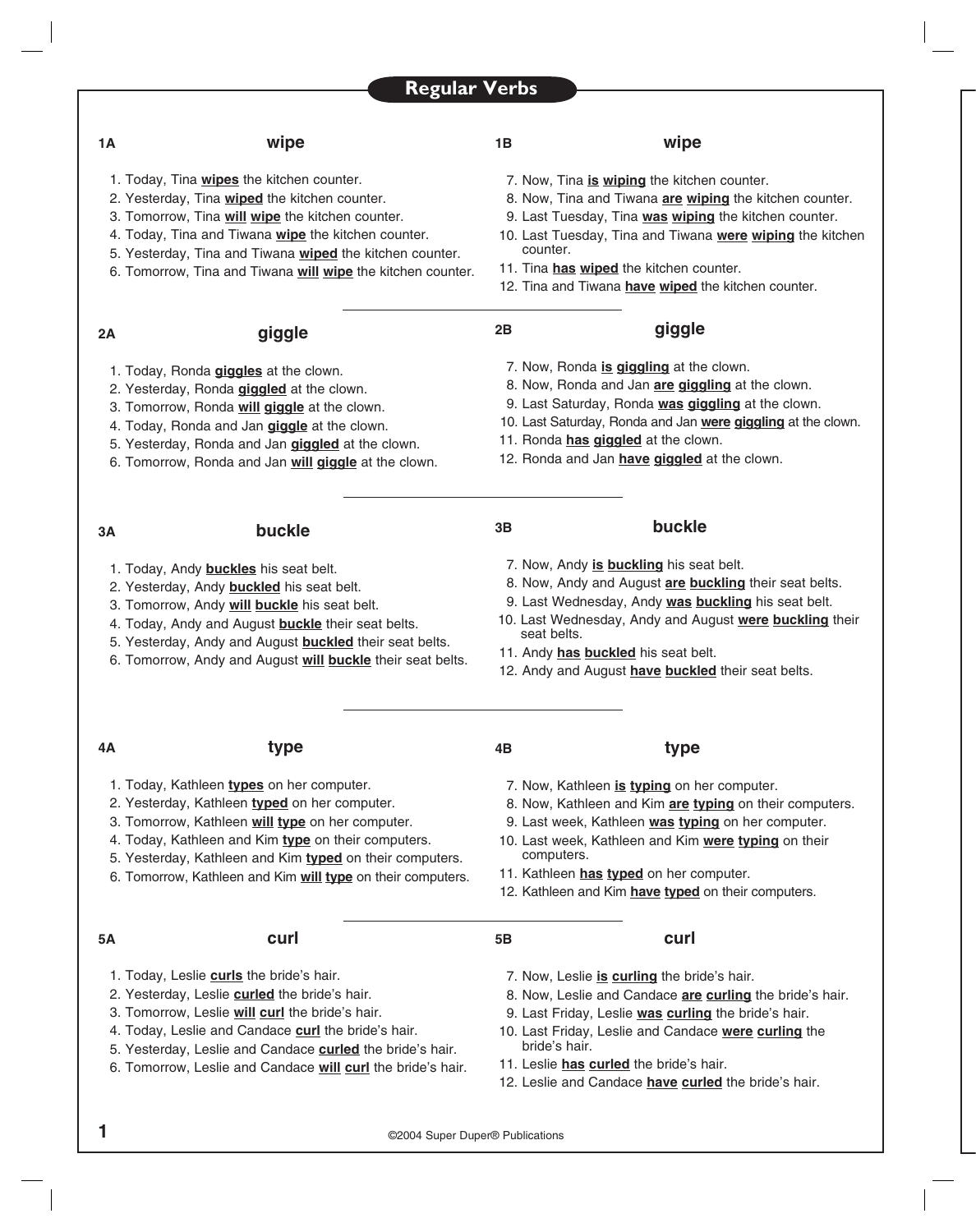| <b>Irregular Verbs</b> |  |  |  |
|------------------------|--|--|--|
|------------------------|--|--|--|

### **41A hit**

- 1. Today, William **hits** the baseball.
- 2. Yesterday, William **hit** the baseball.
- 3. Tomorrow, William **will hit** the baseball.
- 4. Today, William and Alex **hit** the baseballs.
- 5. Yesterday, William and Alex **hit** the baseballs.
- 6. Tomorrow, William and Alex **will hit** the baseballs.

### **42A cut**

- 1. Today, Ashley **cuts** hair.
- 2. Yesterday, Ashley **cut** hair.
- 3. Tomorrow, Ashley **will cut** hair.
- 4. Today, Ashley and Asia **cut** hair.
- 5. Yesterday, Ashley and Asia **cut** hair.
- 6. Tomorrow, Ashley and Asia **will cut** hair.

### **43A spread**

## 1. Today, Terry **spreads** jam on his sandwich.

- 2. Yesterday, Terry **spread** jam on his sandwich.
- 3. Tomorrow, Terry **will spread** jam on his sandwich.
- 4. Today, Terry and Abby **spread** jam on their sandwiches.
- 5. Yesterday, Terry and Abby **spread** jam on their sandwiches.
- 6. Tomorrow, Terry and Abby **will spread** jam on their sandwiches.

### **41B hit**

- 7. Now, William **is hitting** the baseball.
- 8. Now, William and Alex **are hitting** the baseballs.
- 9. Last night, William **was hitting** the baseball.
- 10. Last night, William and Alex **were hitting** the baseballs.
- 11. William **has hit** the baseball.
- 12. William and Alex **have hit** the baseballs.

- 7. Now, Ashley **is cutting** hair.
- 8. Now, Ashley and Asia **are cutting** hair.
- 9. Last Thursday, Ashley **was cutting** hair.
- 10. Last Thursday, Ashley and Asia **were cutting** hair.
- 11. Ashley **has cut** hair.
- 12. Ashley and Asia **have cut** hair.

### **43B spread**

## 7. Now, Terry **is spreading** jam on his sandwich.

- 8. Now, Terry and Abby **are spreading** jam on their sandwiches.
- 9. Last Saturday, Terry **was spreading** jam on his sandwich.
- 10. Last Saturday, Terry and Abby **were spreading** jam on their sandwiches.
- 11. Terry **has spread** jam on his sandwich.
- 12. Terry and Abby **have spread** jam on their sandwiches.

## **44A beat**

- 1. Today, the drummer **beats** the drums at the game.
- 2. Yesterday, the drummer **beat** the drums at the game.
- 3. Tomorrow, the drummer **will beat** the drums at the game.
- 4. Today, the drummers **beat** the drums at the game.
- 5. Yesterday, the drummers **beat** the drums at the game.
- 6. Tomorrow, the drummers **will beat** the drums at the game.

**44B beat**

- 7. Now, the drummer **is beating** the drums at the game.
- 8. Now, the drummers **are beating** the drums at the game.
- 9. Last Friday, the drummer **was beating** the drums at the game.
- 10. Last Friday, the drummers **were beating** the drums at the game.
- 11. The drummer **has beaten** the drums at the game.
- 12. The drummers **have beaten** the drums at the game.

### **45A read**

- 1. Today, Pam **reads** a book.
- 2. Yesterday, Pam **read** a book
- 3. Tomorrow, Pam **will read** a book.
- 4. Today, Pam and Madison **read** a book together.
- 5. Yesterday, Pam and Madison **read** a book together.
- 6. Tomorrow, Pam and Madison **will read** a book together.
- 
- 7. Now, Pam **is reading** a book.

**45B read**

- 8. Now, Pam and Madison **are reading** a book together.
- 9. Last Monday, Pam **was reading** a book.
- 10. Last Monday, Pam and Madison **were reading** a book together.
- 11. Pam **has read** a book.
- 12. Pam and Madison **have read** a book together.

### **42B cut**